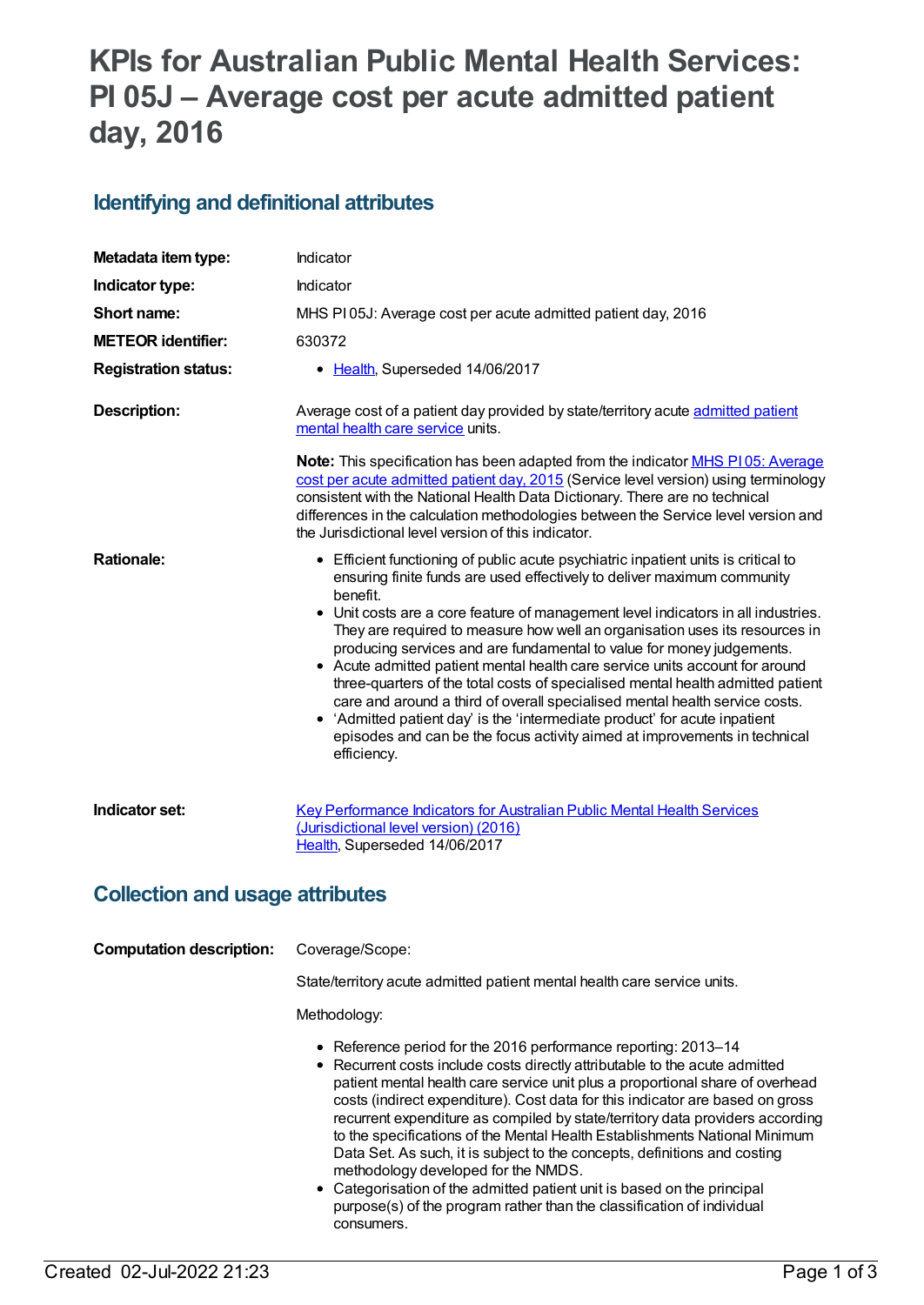| <b>Computation:</b>                     | Numerator + Denominator                                                                                                                      |
|-----------------------------------------|----------------------------------------------------------------------------------------------------------------------------------------------|
| Numerator:                              | Total recurrent expenditure on state/territory acute admitted patient mental health<br>care service unit(s) during the reference period.     |
| <b>Numerator data elements:</b>         | <b>Data Element / Data Set-</b>                                                                                                              |
|                                         | Data Element                                                                                                                                 |
|                                         | Specialised mental health service unit total apportioned expenditure                                                                         |
|                                         | <b>NMDS/DSS</b>                                                                                                                              |
|                                         | (derived from) Mental Health Establishments NMDS 2013-14                                                                                     |
|                                         | Data Element / Data Set                                                                                                                      |
|                                         | Specialised mental health service-admitted patient care program type, code<br>N                                                              |
|                                         | NMDS / DSS                                                                                                                                   |
|                                         | Mental health establishments NMDS 2013-14                                                                                                    |
| Denominator:                            | Number of patient days provided by state/territory acute admitted patient mental<br>health care service unit(s) during the reference period. |
| Denominator data                        | Data Element / Data Set-                                                                                                                     |
| elements:                               | Establishment-accrued mental health care days, total N[N(7)]                                                                                 |
|                                         | NMDS / DSS                                                                                                                                   |
|                                         | Mental health establishments NMDS 2013-14                                                                                                    |
| Disaggregation:                         | Service variables: Target population                                                                                                         |
|                                         | Consumer attributes: Nil                                                                                                                     |
| <b>Disaggregation data</b><br>elements: | Data Element / Data Set-                                                                                                                     |
|                                         | Specialised mental health service-target population group, code N                                                                            |
|                                         | NMDS / DSS                                                                                                                                   |
|                                         | Mental health establishments NMDS 2013-14                                                                                                    |

#### **Representational attributes**

| <b>Representation class:</b> | Mean (average)  |
|------------------------------|-----------------|
| Data type:                   | Monetary amount |
| Unit of measure:             | Currency        |

## **Indicator conceptual framework**

**Framework and dimensions: [Efficient](https://meteor.aihw.gov.au/content/584870)** 

## **Accountability attributes**

Benchmark: State/territory level